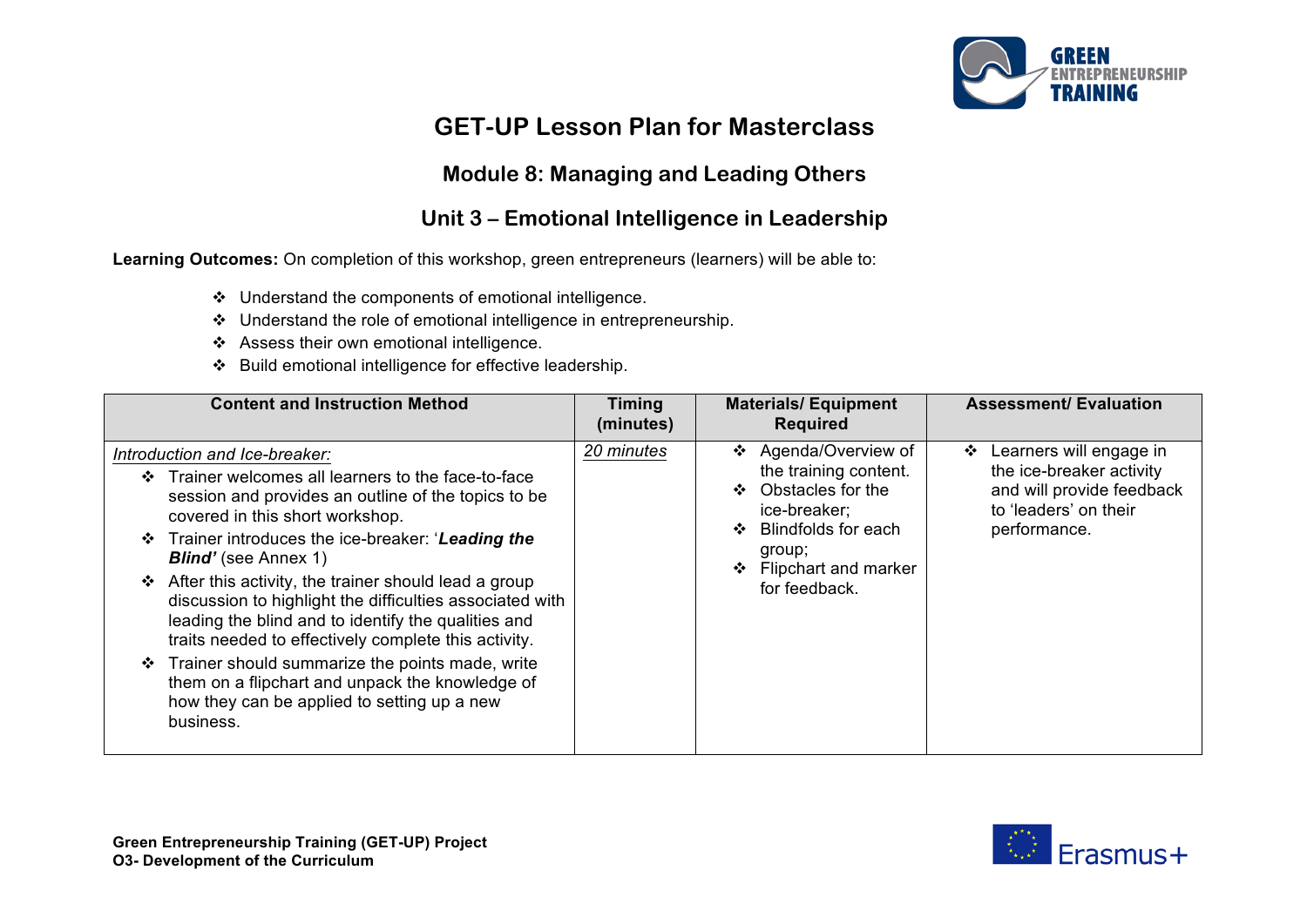

| Trainer presentation:<br>Using PowerPoint slides, trainer introduces learners<br>❖<br>to Emotional Intelligence and opens the discussion,<br>both covering the following:<br>What is Emotional Intelligence?<br>$\circ$<br>Why is Emotional Intelligence important for<br>$\circ$<br>entrepreneurs?<br>Introducing interpersonal intelligence and<br>$\circ$<br>intrapersonal intelligence.<br>Introducing the five components for developing<br>$\circ$<br>EQ - Self-awareness; Self-regulation; Internal<br>Motivation; Empathy; and Social Skills. | 30 minutes | <b>PowerPoint Slides;</b><br>❖<br>Projector and<br>❖<br>screen;<br>Laptop;<br>❖<br>Pens and note-<br>❖<br>taking materials for<br>learners;<br>Flipchart sheet from<br>Unit $2$ ;<br>❖ Copies of 'EQ Self-<br>assessment Test'-<br>Annex 2 for all<br>learners. | Learners will take notes to<br>support their learning.<br>❖ Learners will complete the<br>short self-assessment quiz to<br>determine their emotional<br>intelligence.<br>Learners will practice<br>$\cdot$<br>techniques for developing<br>emotional intelligence. |
|-------------------------------------------------------------------------------------------------------------------------------------------------------------------------------------------------------------------------------------------------------------------------------------------------------------------------------------------------------------------------------------------------------------------------------------------------------------------------------------------------------------------------------------------------------|------------|-----------------------------------------------------------------------------------------------------------------------------------------------------------------------------------------------------------------------------------------------------------------|--------------------------------------------------------------------------------------------------------------------------------------------------------------------------------------------------------------------------------------------------------------------|
| Group discussion:<br>❖ Following this formal input, the trainer re-introduces<br>the flipchart sheet from the brainstorming exercise in<br>unit 2 - what makes a good leader?                                                                                                                                                                                                                                                                                                                                                                         | 10 minutes |                                                                                                                                                                                                                                                                 |                                                                                                                                                                                                                                                                    |
| Through a short group discussion, learners are<br>❖<br>asked to revise the list of qualities of a good leader,<br>if necessary, based on their understanding of EQ.                                                                                                                                                                                                                                                                                                                                                                                   |            |                                                                                                                                                                                                                                                                 |                                                                                                                                                                                                                                                                    |
| At this point, the trainer can relate the work of<br>Stephen Covey and the habits of highly effective<br>people to the work of Daniel Goleman on developing<br>EQ. A summary of these habits can be found here:<br>http://dl.motamem.org/Summary-Seven-Habits-of-<br><b>Highly-Effective-People.pdf</b><br>Next the learners are asked to discuss how these                                                                                                                                                                                           | 20 minutes |                                                                                                                                                                                                                                                                 |                                                                                                                                                                                                                                                                    |
| qualities can be applied to their development as<br>entrepreneurs.<br>Self-assessment quiz and discussion:                                                                                                                                                                                                                                                                                                                                                                                                                                            |            |                                                                                                                                                                                                                                                                 |                                                                                                                                                                                                                                                                    |
| ❖ Trainer distributes copies of the 'EQ Self-                                                                                                                                                                                                                                                                                                                                                                                                                                                                                                         |            |                                                                                                                                                                                                                                                                 |                                                                                                                                                                                                                                                                    |
| assessment Test' (see Annex 2) to all learners and                                                                                                                                                                                                                                                                                                                                                                                                                                                                                                    |            |                                                                                                                                                                                                                                                                 |                                                                                                                                                                                                                                                                    |

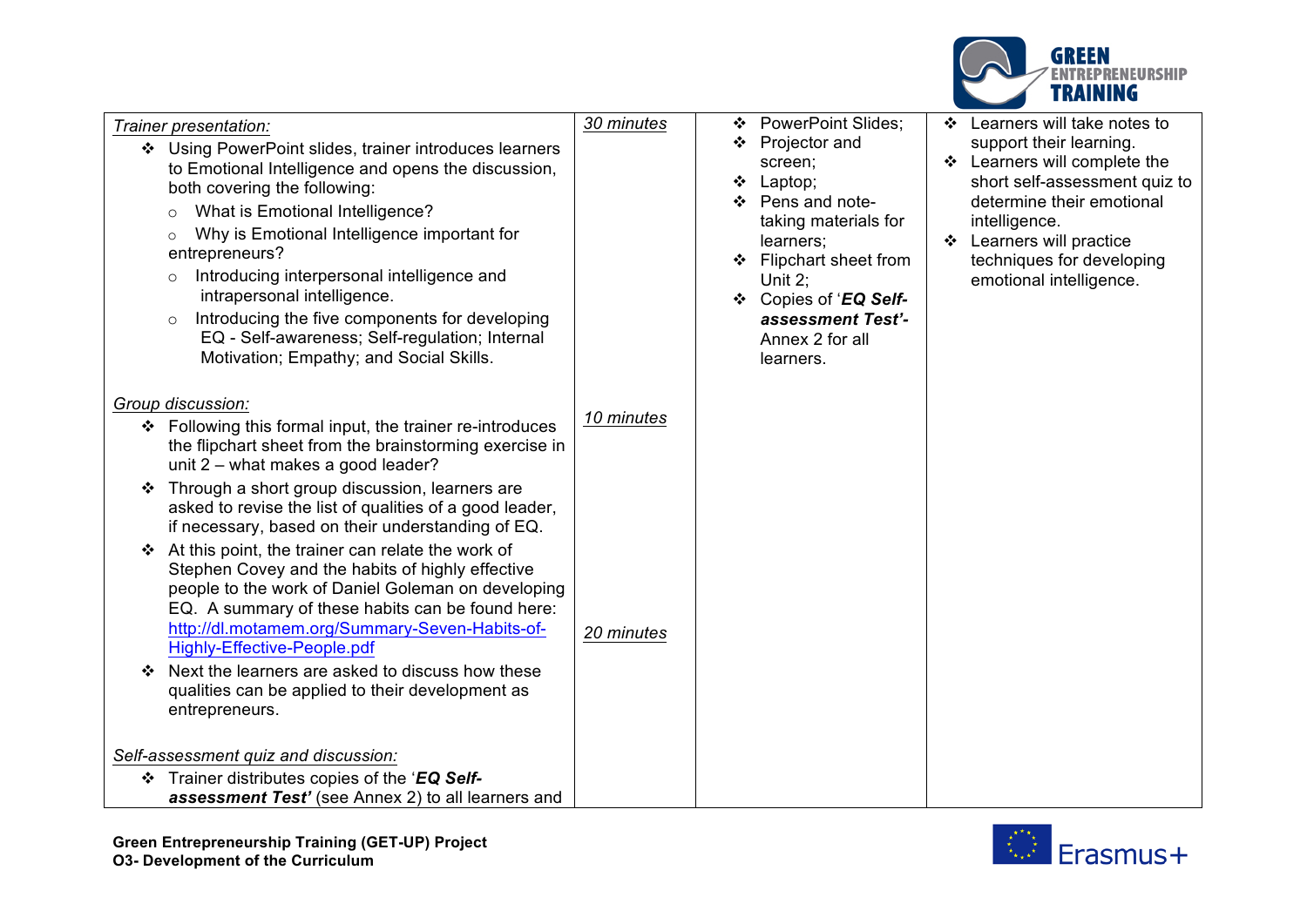

| emotional intelligence.<br>❖ Following this quiz, using a PowerPoint slide 10, the<br>trainer demonstrates a very simple exercise to help<br>learners to develop their emotional intelligence.<br><b>Closing Session and Evaluation</b><br>Trainer closes the master-class with a short verbal<br>$\cdot$<br>feedback session. | 10 minutes | ❖ Copies of evaluation<br>forms for learners;<br>❖ Pens and note-taking    | Learners will engage fully<br>❖<br>in the evaluation and<br>feedback activities and will |
|--------------------------------------------------------------------------------------------------------------------------------------------------------------------------------------------------------------------------------------------------------------------------------------------------------------------------------|------------|----------------------------------------------------------------------------|------------------------------------------------------------------------------------------|
| ❖ Trainer will distribute copies of the workshop<br>evaluation form to learners and asks them to<br>complete it.                                                                                                                                                                                                               |            | materials for learners;<br>❖ Flip-chart and markers<br>for verbal feedback | complete the evaluation<br>form.                                                         |
| Total Time I                                                                                                                                                                                                                                                                                                                   | 90 minutes |                                                                            |                                                                                          |

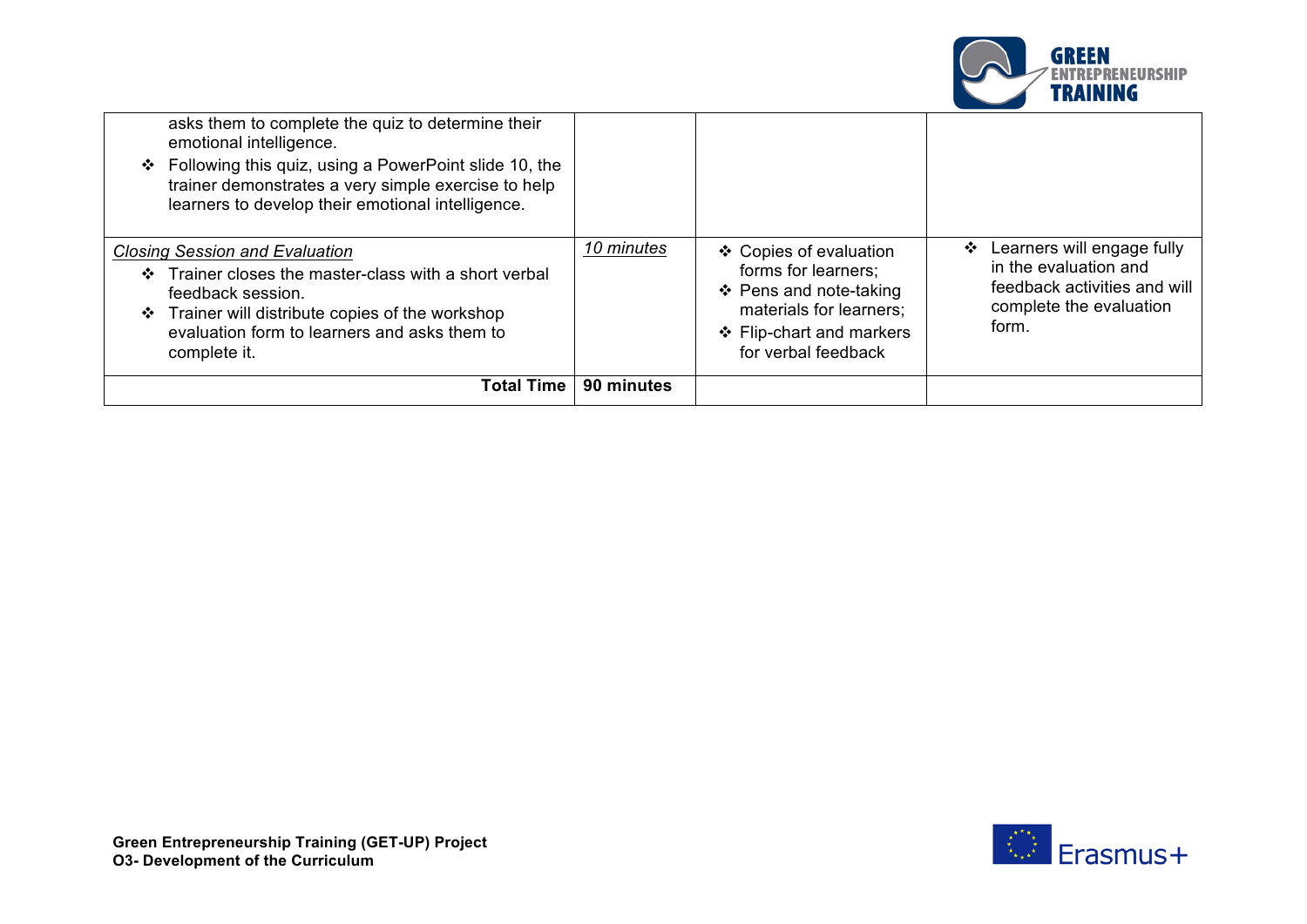

## **Annex 1 – Ice-breaker – Leading the Blind**

#### *(Ice-breaker source: http://www.leadershiplime.com/leading-the-blind.html)*

- v **Description**: Building trust and communication through giving instructions to someone who is relying on you. This is best played by adults and helps to strengthen trust and communication within a team environment.
- v **Purposes**: Team bonding, improving communication, fun team activities.
- v **Time and Materials**: Time depends on your created course and how much space you want the teams to cover. You'll need a blindfold and objects to create a course to cover.

#### **Instructions: Leadership Game - Leading the Blind**

- 1. Create an environment that needs to be filled with different objects to be avoided (you can use a huge space or just a small office.)
- 2. Split the group into teams of 2 (or 3 if you want to see chaos) ask the teams to pick someone to be blindfolded and one (or more) as the leader.
- 3. Speak to the leaders and show them where they need to reach and how they could communicate to the blindfolded team members. **Note**: you could arrange only 3 or 4 words they could say or stipulate no touching etc. for added difficulty.
- 4. Give the teams the 'Go' and watch the chaos unfold. Keep an eye on the teams to make sure no ones being dangerous or 'having too much fun' as trust should be built through this and not destroyed. **Note**: if your teams are too good at this, make them walk backwards for extra difficulty.
- 5. Let the first 30% of people cross the finish line and if everyone else looks like they're not going to make it just end the game there.
- 6. De-brief about the difficulties and good things associated with leading the blind, grab a few of their points and unpack the knowledge of how they can be applied to situations and then get everyone to clap and encourage each other.

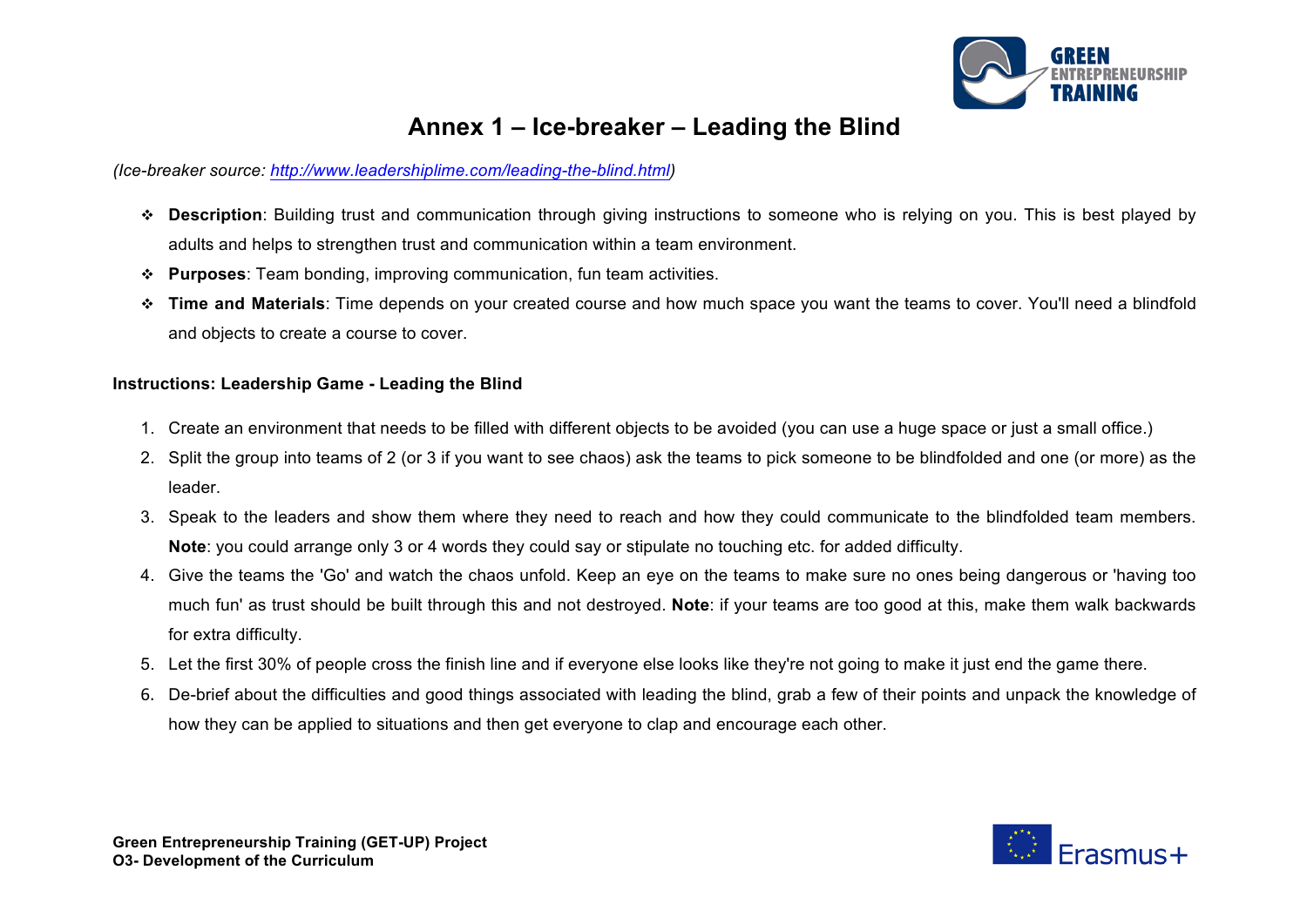

## **Annex 2 – Handout - Emotional Intelligence Self-Assessment Test**

*(Source: http://digitalcommons.unl.edu/cgi/viewcontent.cgi?article=1054&context=aglecfacpub)*

For each statement below, decide which response best indicates your attitude or position -your level of agreement with the statement. Circle the number from 1 (strongly disagree) to 5 (strongly agree) which best describes your perception.

| <b>Statement</b>                                                  |  | <b>Agree</b>   | <b>Average</b> | <b>Disagree</b> | <b>Strongly</b><br><b>Disagree</b> |
|-------------------------------------------------------------------|--|----------------|----------------|-----------------|------------------------------------|
|                                                                   |  | $\overline{2}$ | 3              | 4               | 5                                  |
| I am keenly aware of the feelings of other people<br>1.           |  |                |                |                 |                                    |
| I am gifted at sensing what others around me are feeling.<br>2.   |  |                |                |                 |                                    |
| pick up the subtle signals of feelings from another person.<br>3. |  |                |                |                 |                                    |
| I have good insight into how others are feeling.<br>4.            |  |                |                |                 |                                    |
| I am astute at reading others' reactions and feelings.<br>5.      |  |                |                |                 |                                    |
| I have an aptitude for reading others' feelings.<br>6.            |  |                |                |                 |                                    |
| My emotions are rarely out of control.<br>7.                      |  |                |                |                 |                                    |

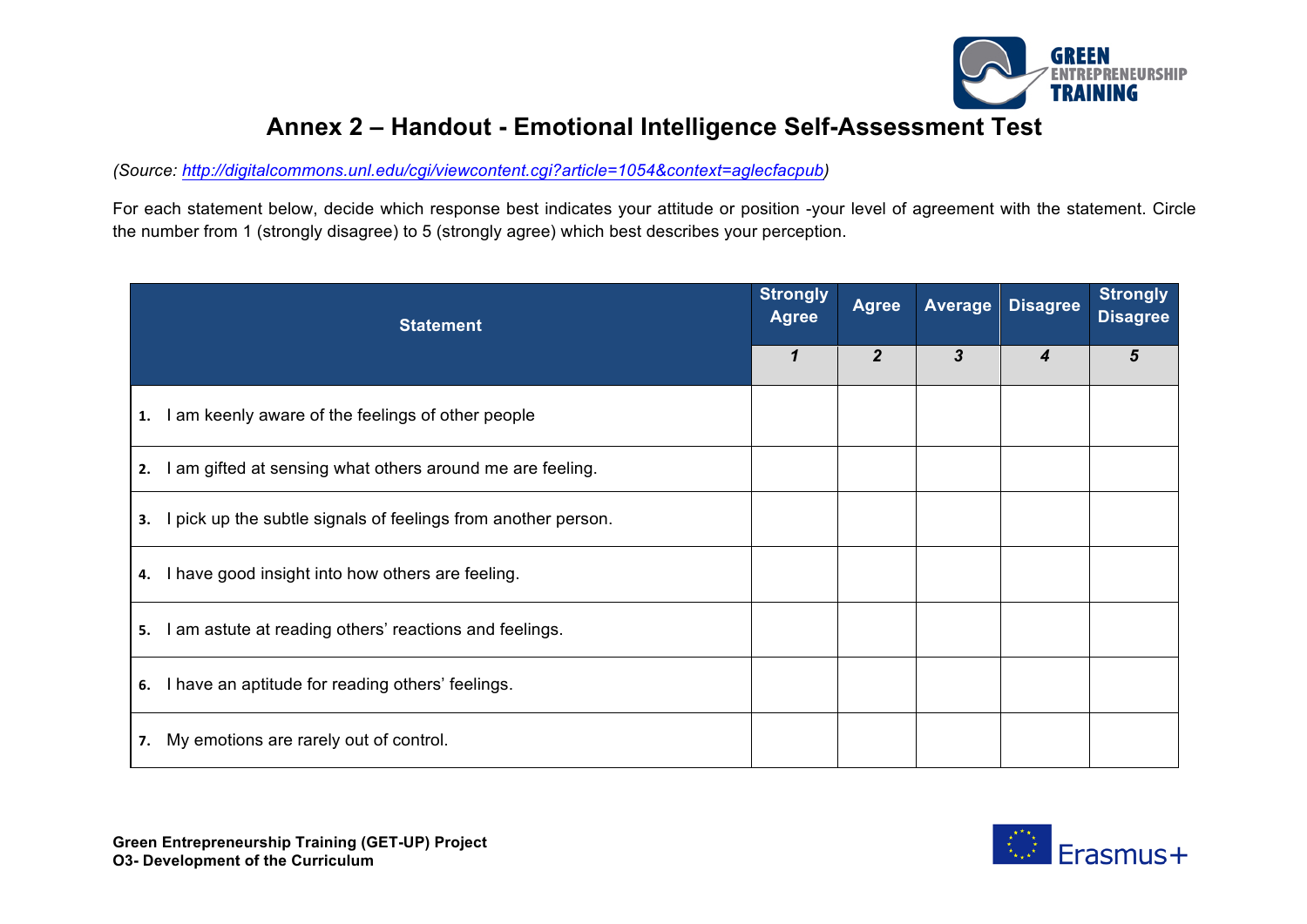

| 8. I can shrug off a foul mood and go on with my day                           |  |  |  |
|--------------------------------------------------------------------------------|--|--|--|
| 9. I feel positive emotions more strongly than other people.                   |  |  |  |
| 10. I can regulate my moods so that they don't overwhelm me.                   |  |  |  |
| 11. I rarely have emotional battles inside me that interfere with my thoughts. |  |  |  |
| 12. My feelings are rarely so intense that I feel overwhelmed.                 |  |  |  |
| 13. I have good people skills.                                                 |  |  |  |
| 14. People seem to enjoy interacting with me.                                  |  |  |  |
| 15. I am good at interpersonal relationships.                                  |  |  |  |
| 16. Socially, I could be described as easy-going.                              |  |  |  |
| 17. I have good social skills.                                                 |  |  |  |
| 18. I could be described as a team player.                                     |  |  |  |
| 19. I am always aware of my moods.                                             |  |  |  |